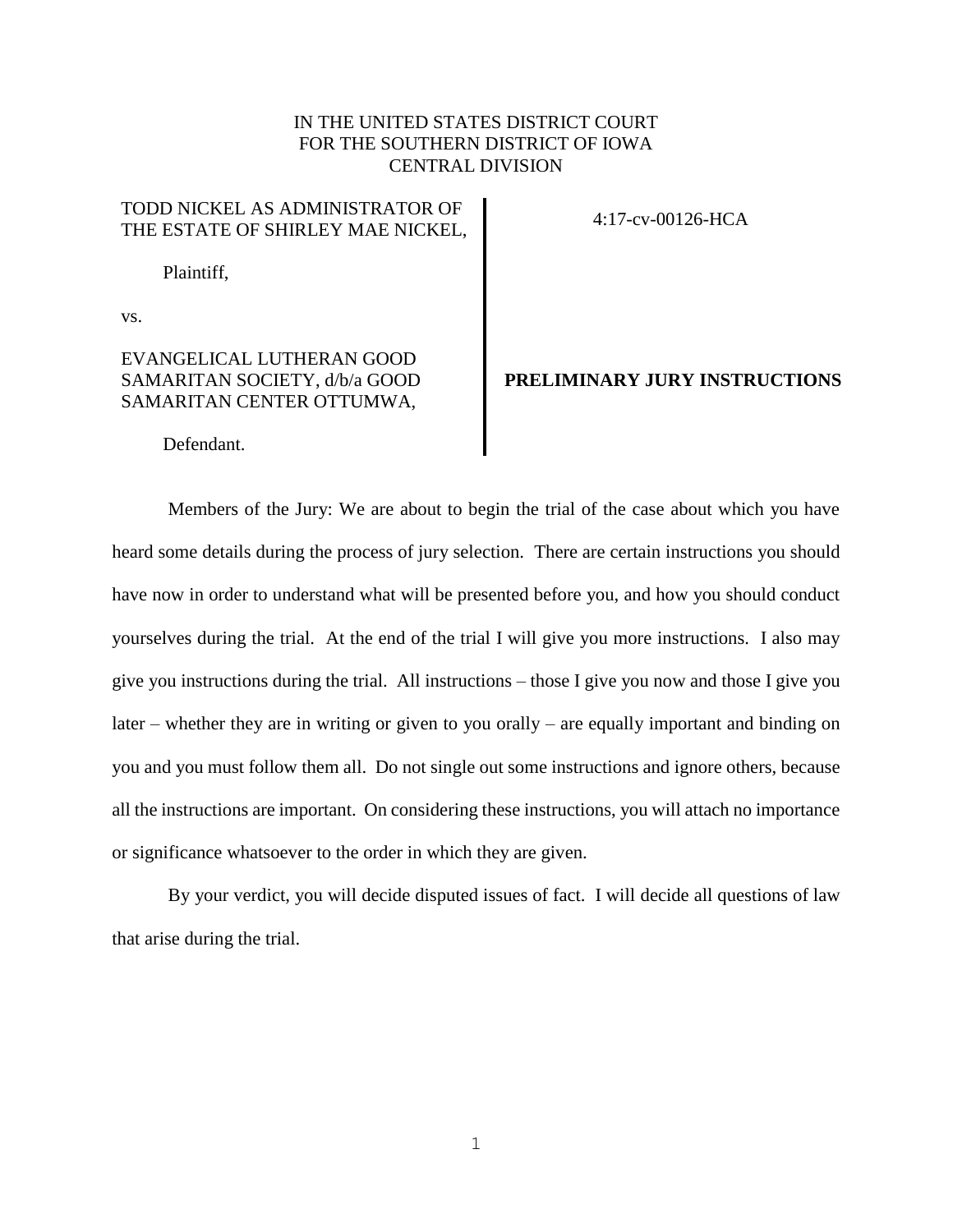You must leave your cell phone, PDA, smart phone, iPhone, tablet computer, and any other wireless communication devices in the jury room during the trial and may only use them during breaks. However, you are not allowed to have those devices in the jury room during your deliberations. You may give them to the court security officer for safekeeping just before you start to deliberate. They will be returned to you when your deliberations are complete.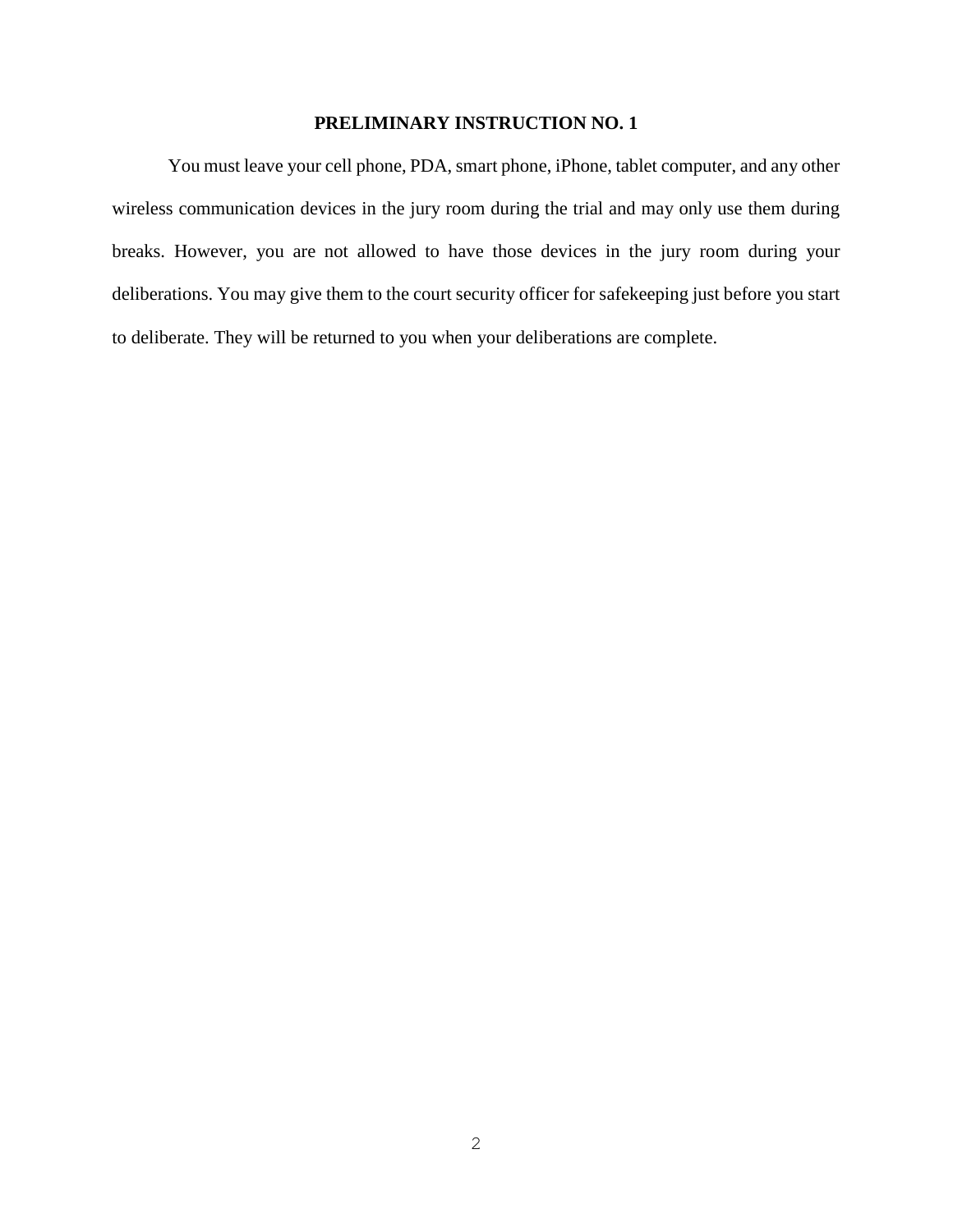The following is a very brief summary of the case and it is not evidence of anything. Evidence about the facts of the case will be presented to you during the trial. Plaintiff filed this lawsuit against the Defendant, The Evangelical Lutheran Society, d/b/a Good Samaritan Society - Ottumwa. Plaintiff claims that Defendant was negligent in the care of Shirley Nickel and such negligence was a cause of damages to her Estate and her two adult sons. Defendant denies that it was negligent or that it caused an injury or damages to the Plaintiff. Defendant claims that Shirley Nickel's own actions were a cause of her injury or damages.

It will be your duty to decide from the evidence whether the Plaintiff is entitled to a verdict against Defendant.

Your duty is to decide what the facts are from the evidence. You are allowed to consider the evidence in the light of your own observations and experiences. After you have decided what the facts are, you will have to apply those facts to the law, which I give you in these and in my other instructions. That is how you will reach your verdict. Only you will decide what the facts are. However, you must follow my instructions, whether you agree with them or not. You have taken an oath to follow the law that I give you in my instructions.

In deciding what the facts are, you may have to decide what testimony you believe and what testimony you do not believe. You may believe all of what a witness says, or only part of it, or none of it.

In deciding what testimony to believe, consider the witnesses' intelligence, their opportunity to have seen or heard the things they testify about, their memories, any reasons they might have to testify a certain way, how they act while testifying, whether they said something different at another time, whether their testimony is generally reasonable, and how consistent their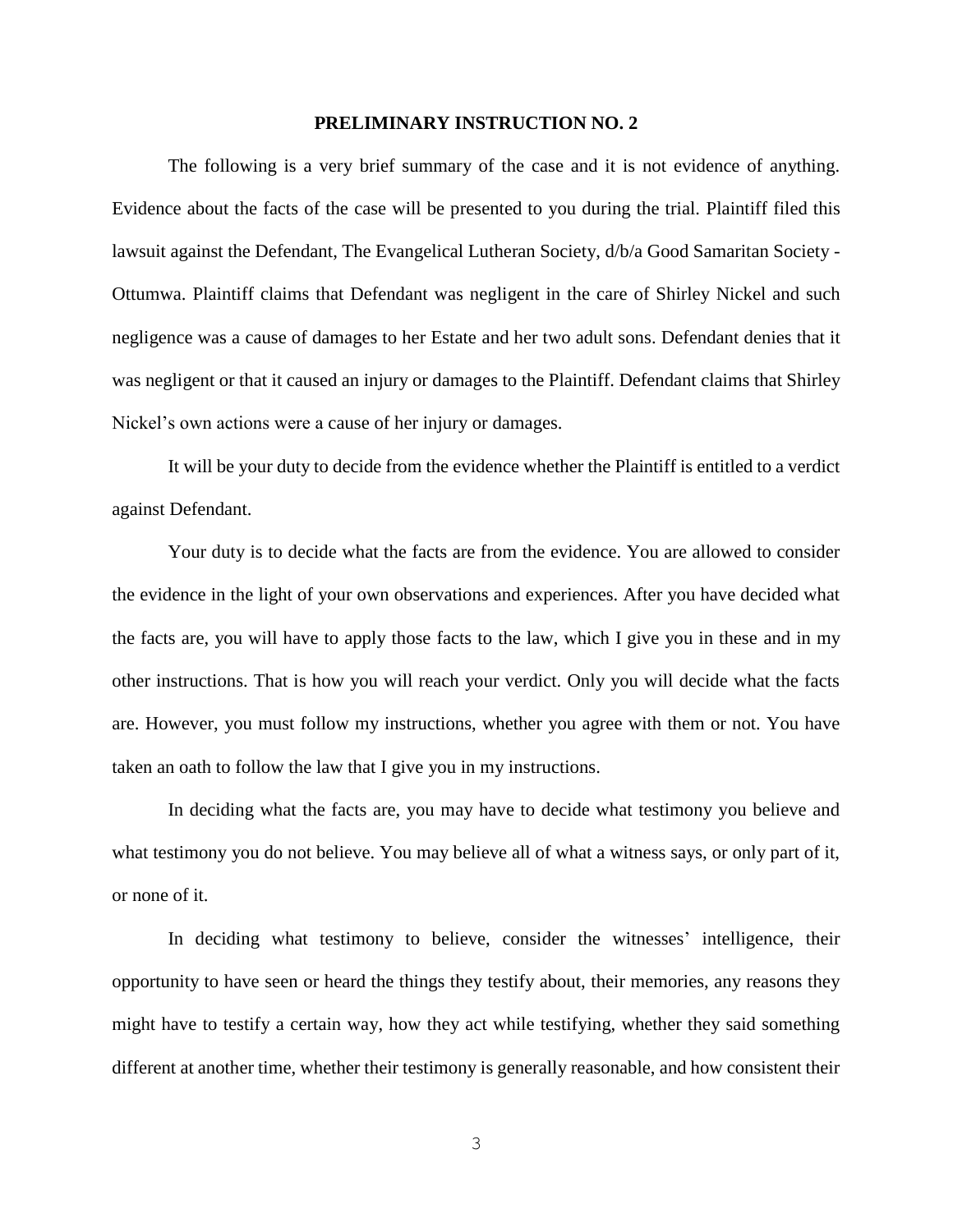testimony is with other evidence that you believe.

Do not let sympathy, or your own likes or dislikes, influence you. The law requires you to come to a just verdict based only on the evidence, your common sense, and the law that I give you in my instructions, and nothing else.

Nothing I say or do during this trial is meant to suggest what I think of the evidence or I think your verdict should be.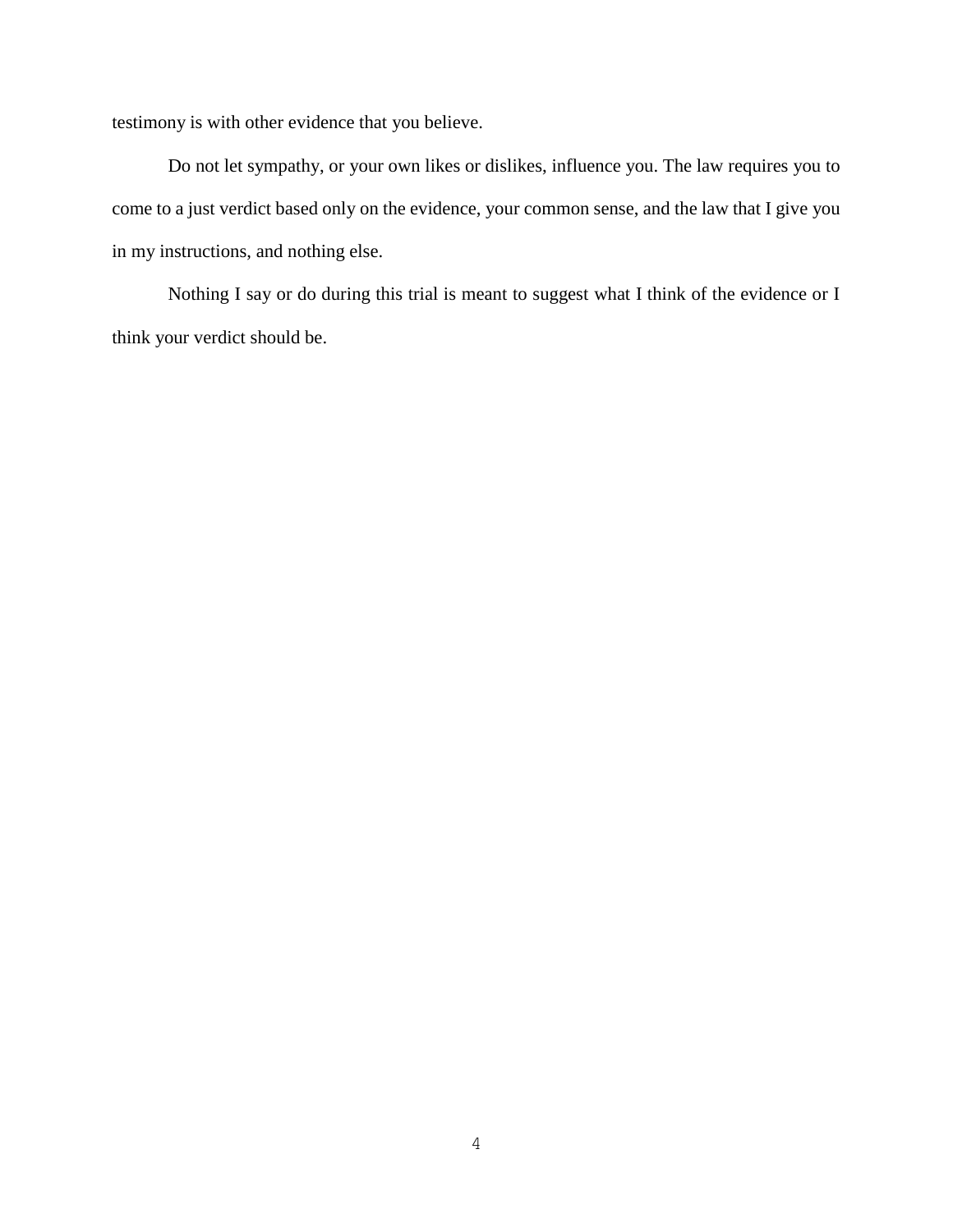When I use the word "evidence," I mean the testimony of witnesses; documents and other things I receive as exhibits; facts that I tell you the parties have agreed are true; and any other facts that I tell you to accept as true.

Some things are not evidence. I will tell you now what is not evidence:

1. Lawyers' statements, arguments, questions, and comments are not evidence.

2. Documents or other things that might be in court or talked about, but that I do not receive as exhibits, are not evidence.

3. Objections are not evidence. Lawyers have a right – and sometimes a duty – to object when they believe something should not be a part of the trial. Do not be influenced one way or the other by objections. If I sustain a lawyer's objection to a question or an exhibit, that means the law does not allow you to consider that information. When that happens, you have to ignore the question or the exhibit, and you must not try to guess what the information might have been.

4. Testimony and exhibits that I strike from the record, or tell you to disregard, are not evidence, and you must not consider them.

5. Anything you see or hear about this case outside the courtroom is not evidence, and you must not consider it unless I specifically tell you otherwise.

Also, I might tell you that you can consider a piece of evidence for one purpose only, and not for any other purpose. If that happens, I will tell you what purpose you can consider the evidence for and what you are not allowed to consider it for. You need to pay close attention when I give an instruction about evidence that you can consider for only certain purposes, because you might not have that instruction in writing later in the jury room.

5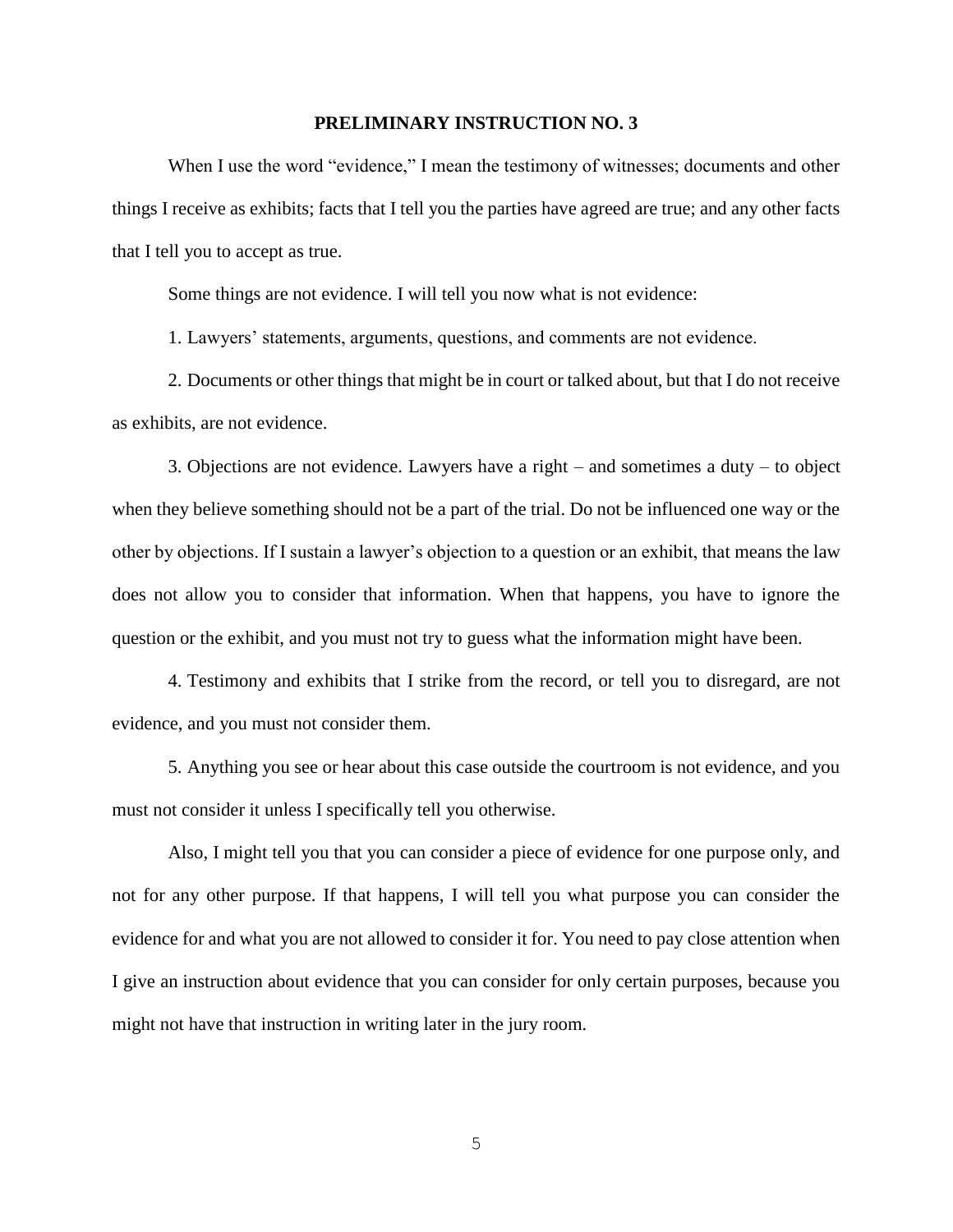Some of you may have heard the terms "direct evidence" and "circumstantial evidence." You should not be concerned with those terms, since the law makes no distinction between the weight to be given to direct and circumstantial evidence.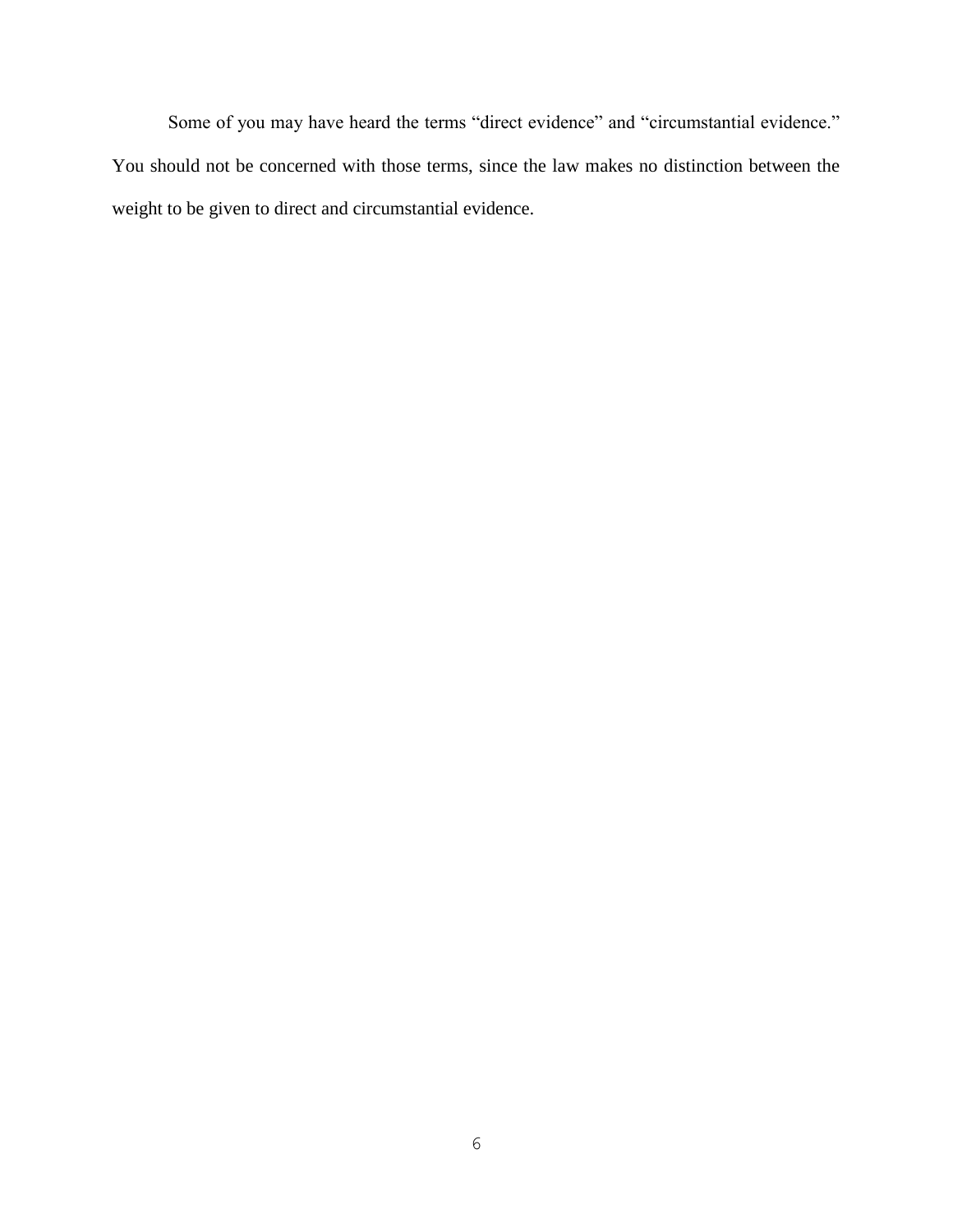You will have to decide whether certain facts have been proved by the greater weight of the evidence. A fact has been proved by the greater weight of the evidence, if you find that it is more likely true than not true. You decide that by considering all of the evidence and deciding what evidence is more believable.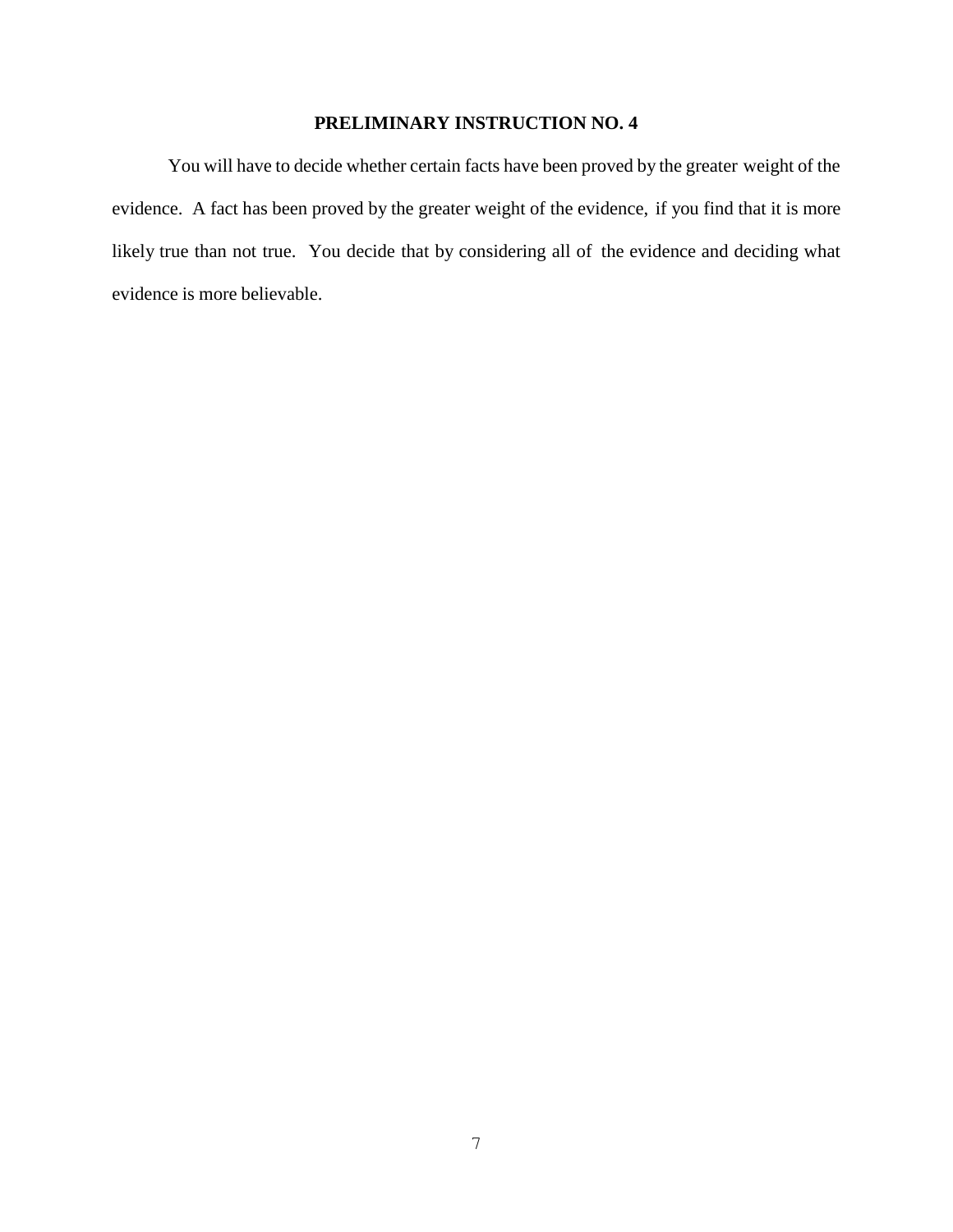Plaintiff and Defendant have stipulated -- that is, they have agreed -- that certain facts are as counsel state into the record during trial. You must, therefore, treat those facts as having been proved.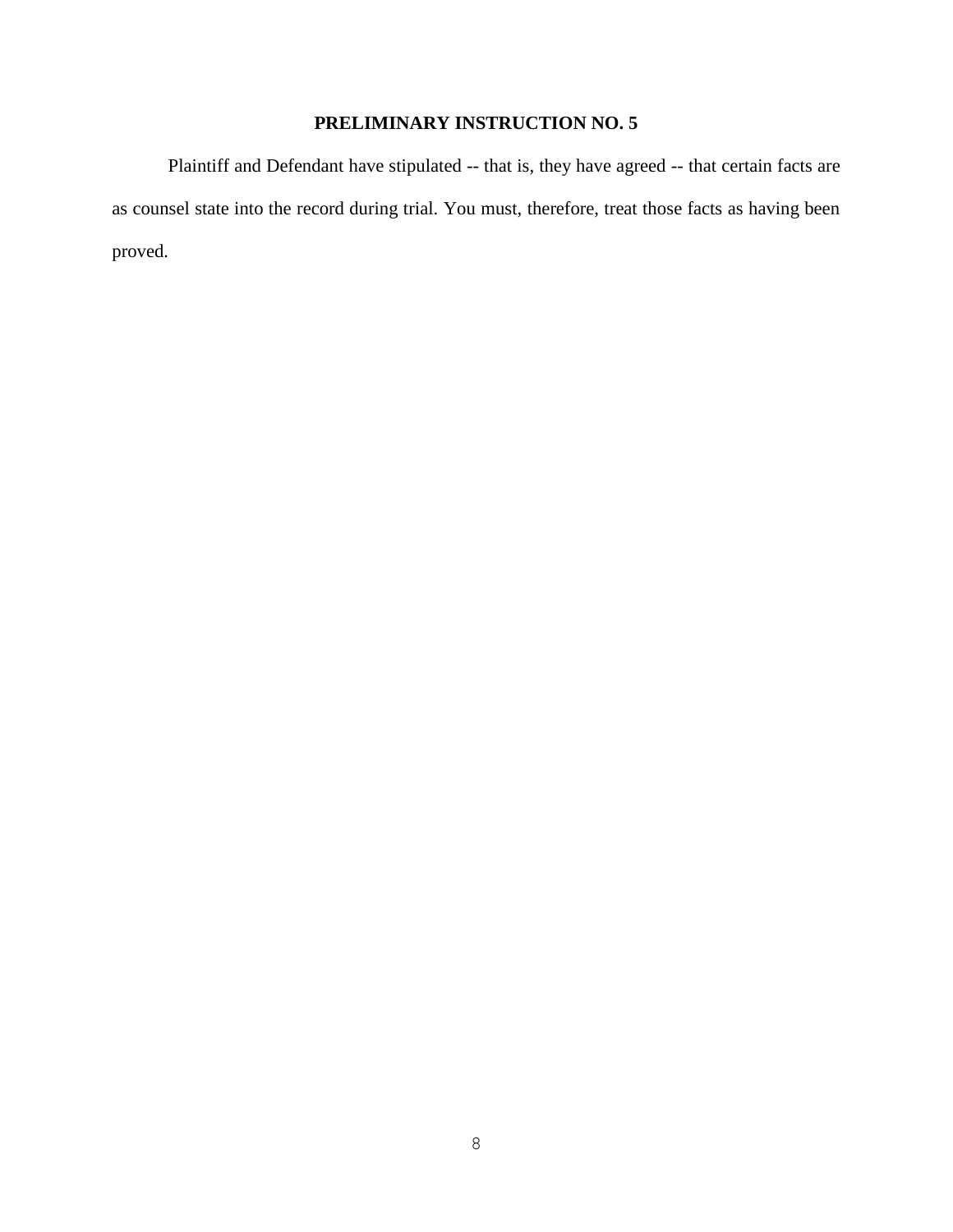Testimony from a deposition may be read into evidence or shown from a video recording. A deposition is the recorded answers a witness made under oath to questions asked by lawyers before trial. You should consider the deposition testimony, and judge its credibility, as you would that of any witness who testifies here in person.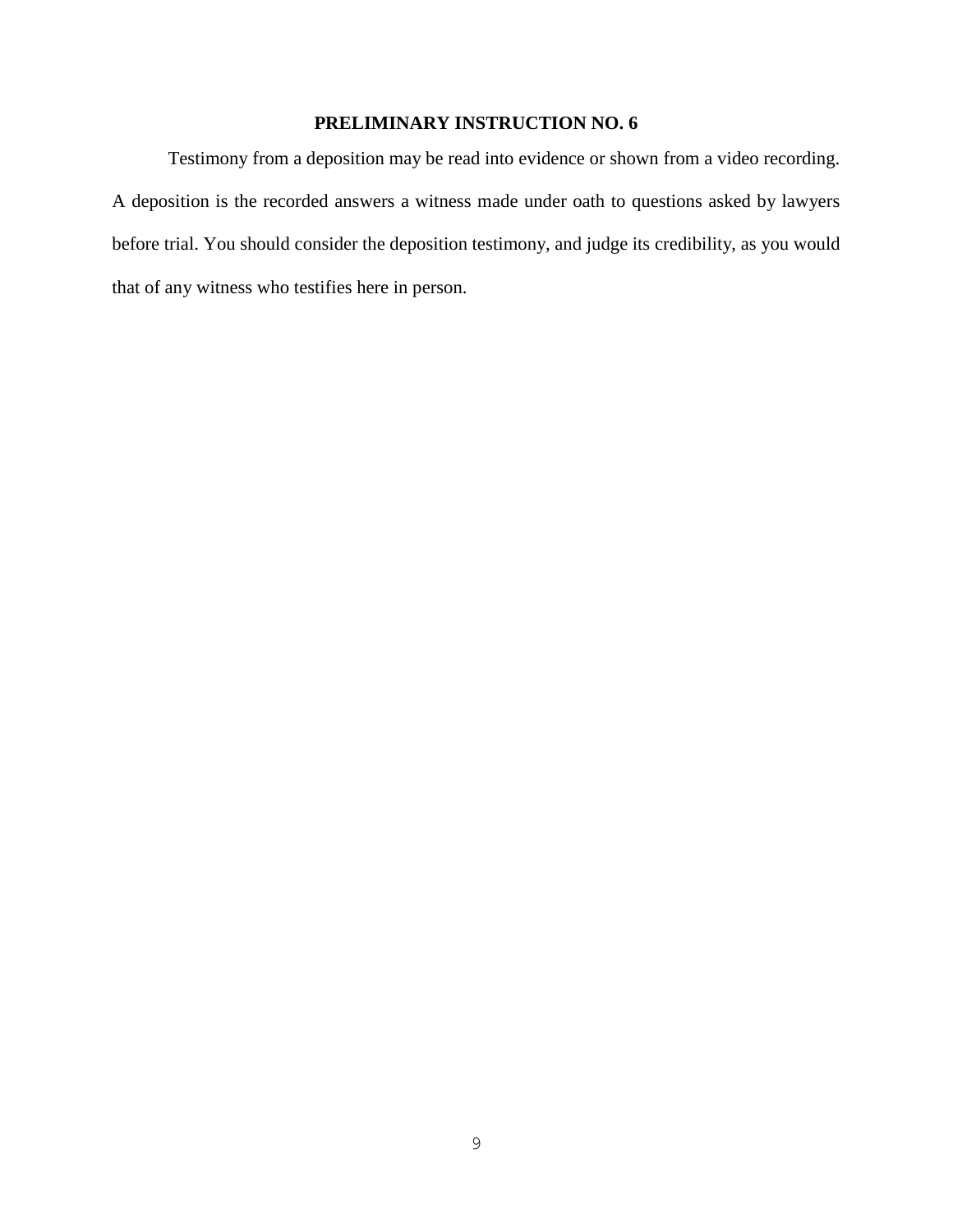During the trial, you may hear the word "interrogatory." An interrogatory is a written question asked by one party of another, who must answer it under oath in writing. Consider interrogatories and the answers to them as if the questions had been asked and answered here in court.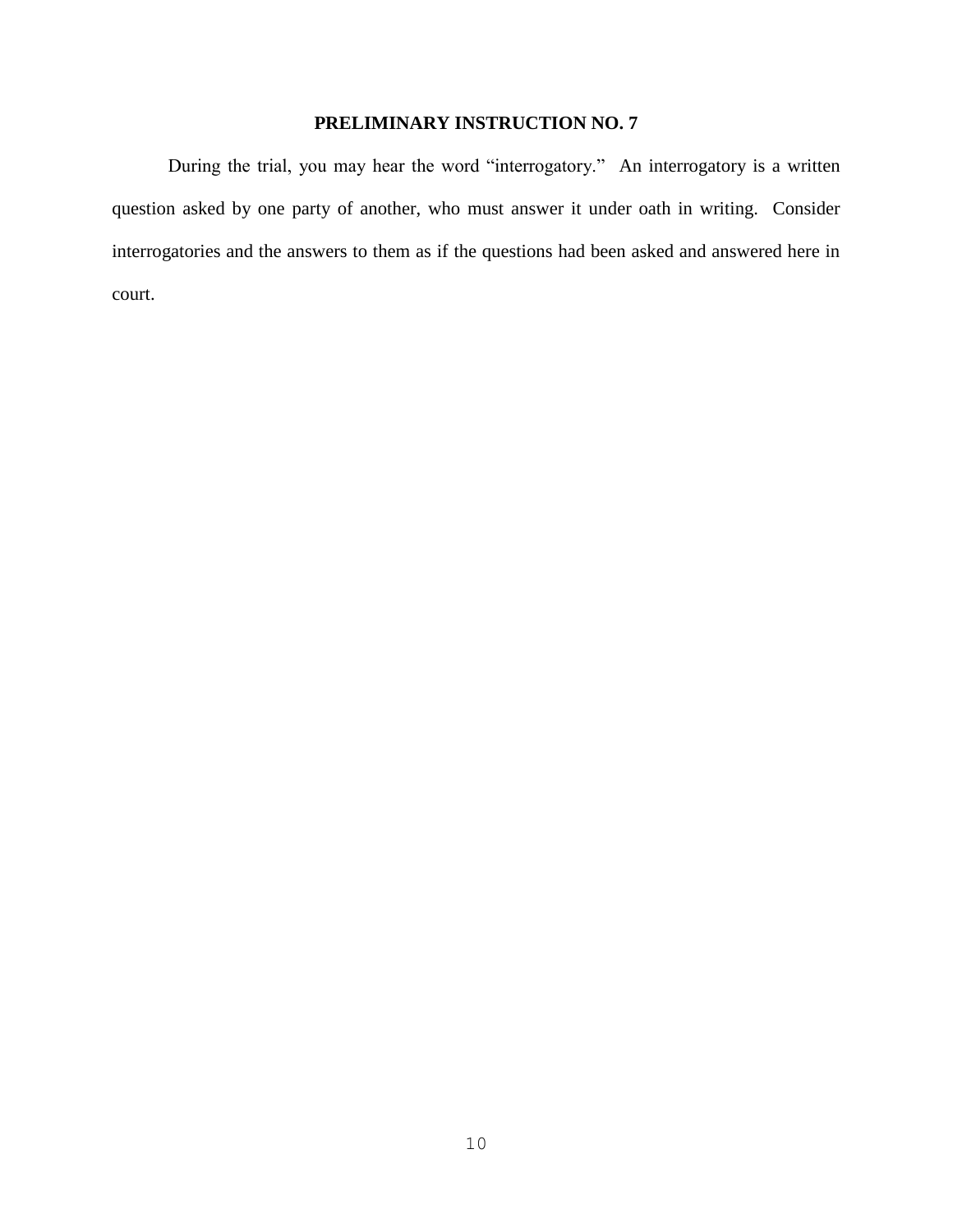During the course of the trial, I occasionally may ask questions of a witness or counsel. Do not assume that I hold any opinion on the matters to which my questions may relate. Neither in these instructions nor in any ruling, action, or remark that I make during this trial do I intend to give any opinion or suggestion as to what the facts are or what your verdict should be.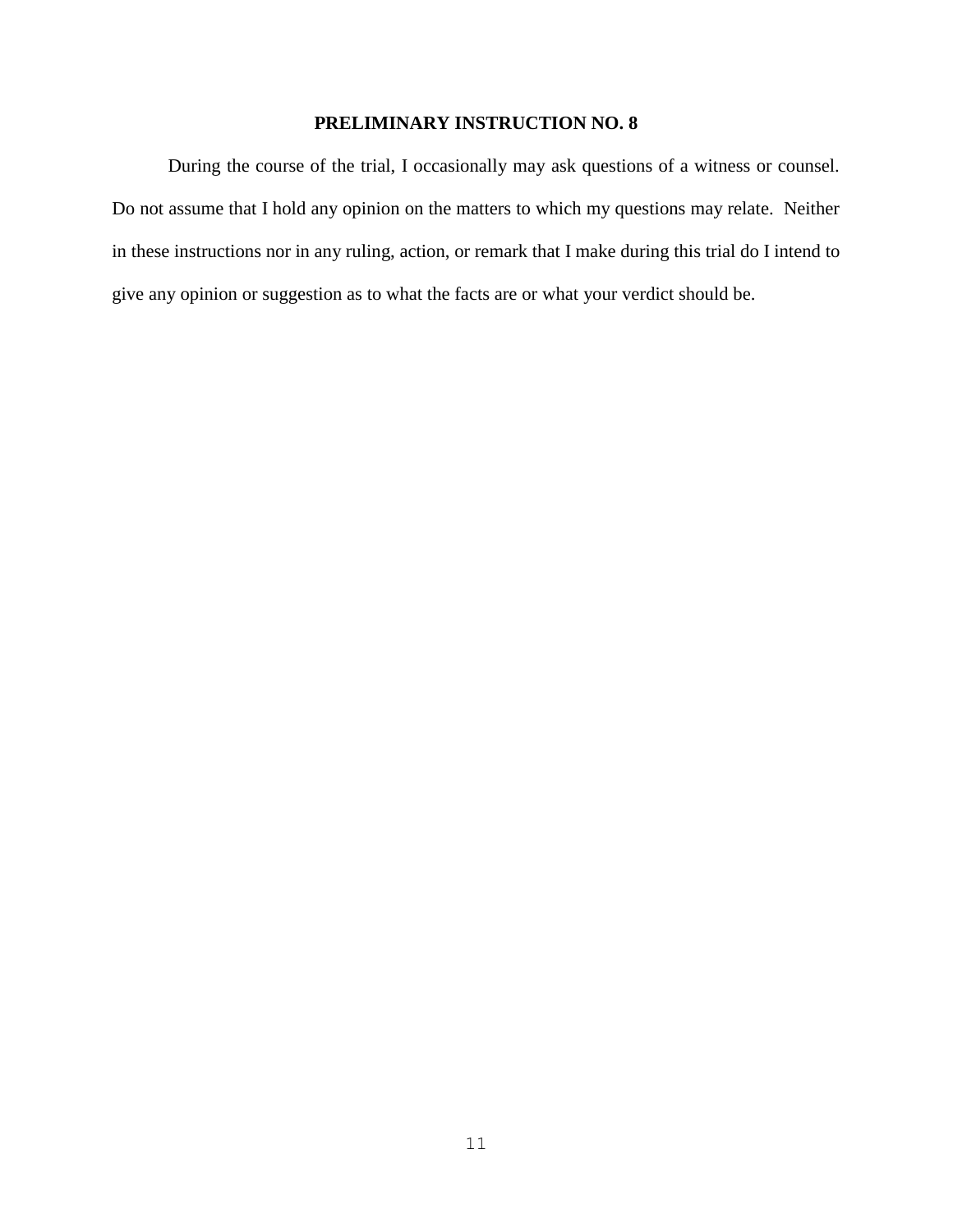You may hear testimony from persons described as experts. Persons who have become experts in a field because of their education and experience may give their opinion on matters in that field and the reasons for their opinion.

Consider expert testimony just like any other testimony. You may accept it or reject it. You may give it as much weight as you think it deserves, considering the witness' education and experience, the reasons given for the opinion, and all the other evidence in the case.

An expert witness may be asked to assume certain facts are true and to give an opinion based on that assumption. This is called a hypothetical question. If any fact assumed in the question has not been proved by the evidence, you should decide if that omission affects the value of the opinion.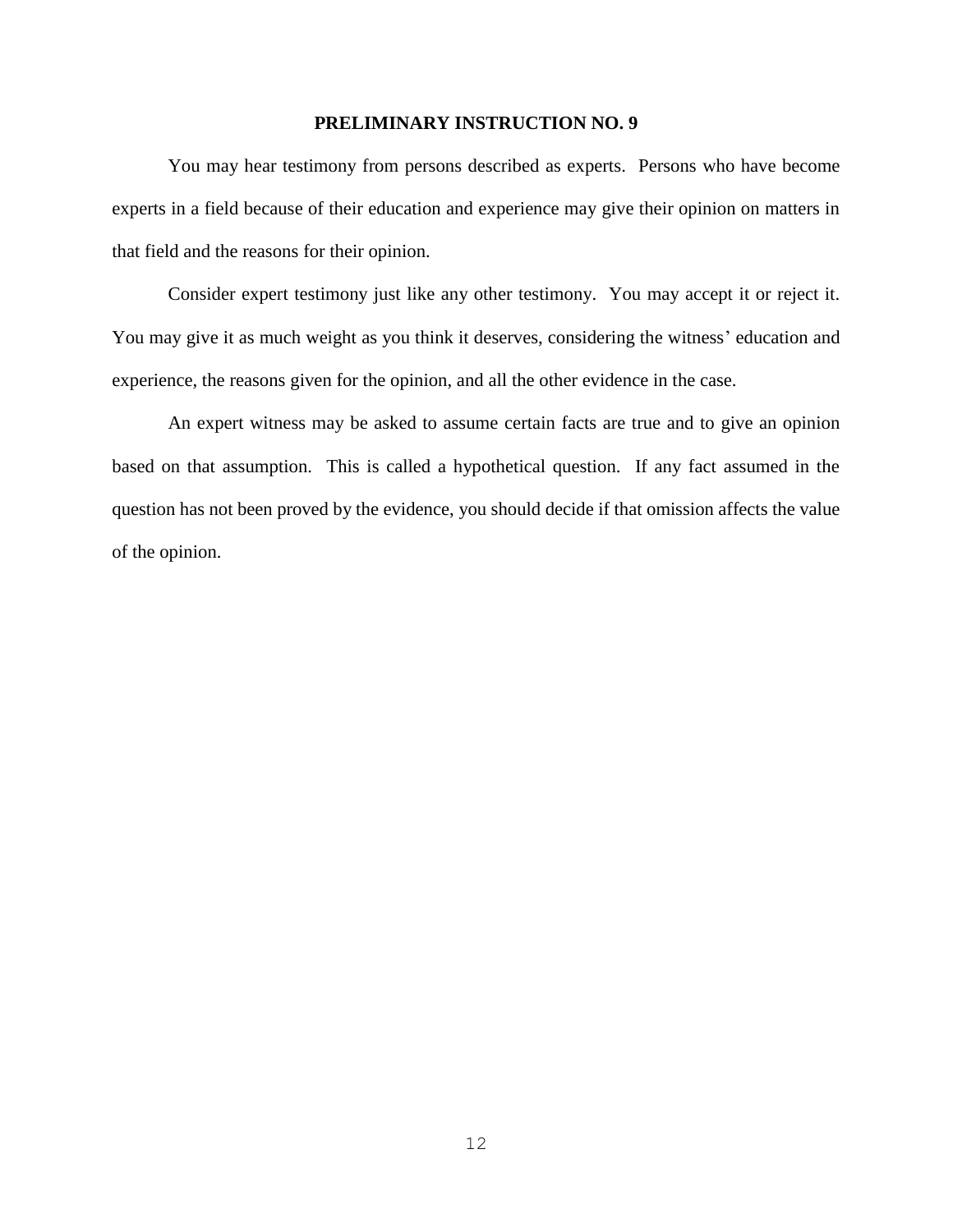Certain charts and summaries will be shown to you in order to help explain the facts disclosed by the books, records, or other underlying evidence in the case. Those charts or summaries are used for convenience. They are not themselves evidence or proof of any facts. If they do not correctly reflect the facts shown by the evidence in the case, you should disregard those charts and summaries and determine the facts from the books, records or other underlying evidence.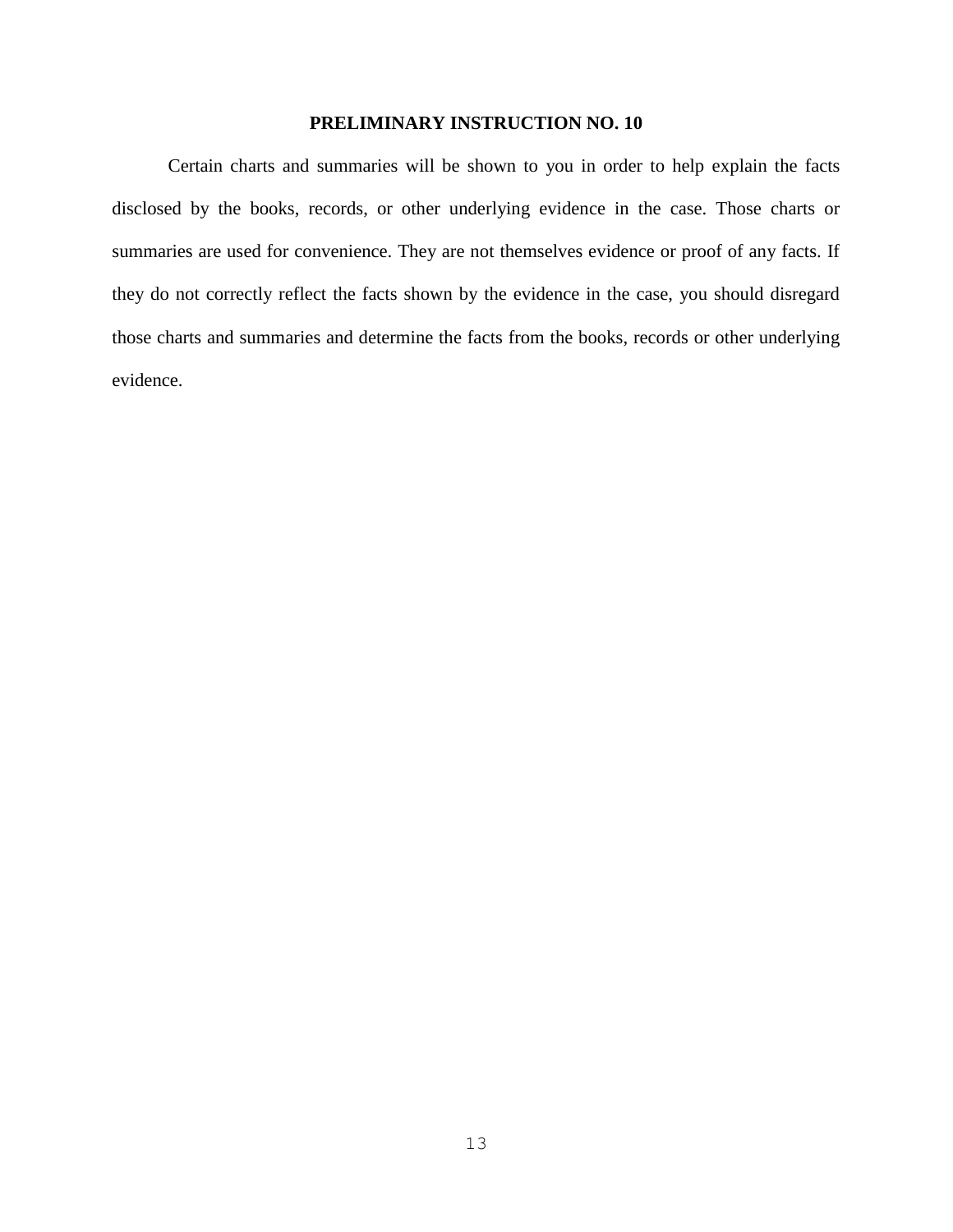During the trial, I will sometimes need to talk privately with the lawyers. I may talk with them here at the bench while you are in the courtroom, or I may call a recess and let you leave the courtroom while I talk with the lawyers. Either way, please understand that while you are waiting, we are working. We have these conferences to make sure that the trial is proceeding according to the law and to avoid confusion or mistakes. We will do what we can to limit the number of these conferences and to keep them as short as possible.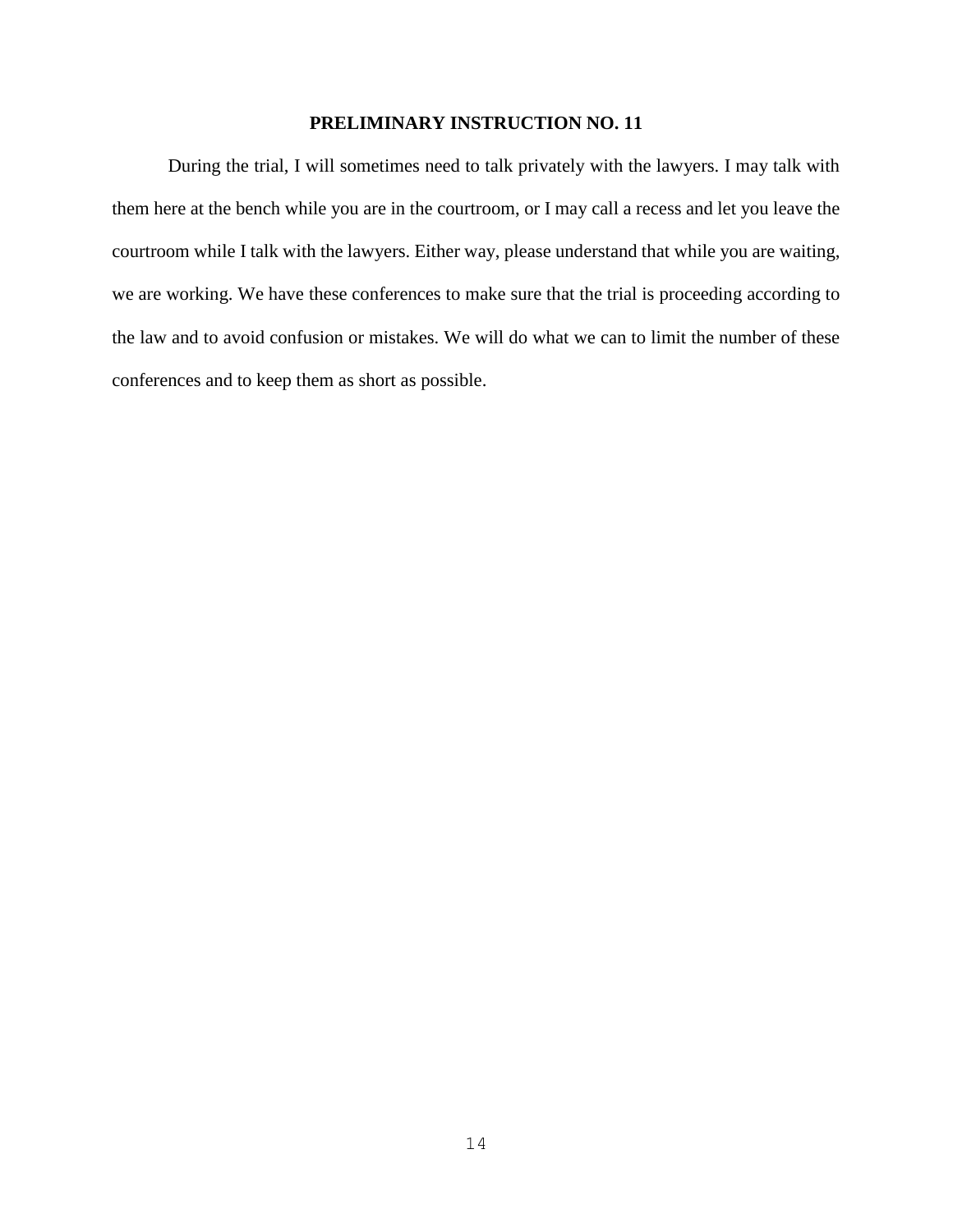At the end of the trial, you will have to make your decision based on what you recall of the evidence. You will not have a written copy of the testimony to refer to. Because of this, you have to pay close attention to the testimony and other evidence as it is presented here in the courtroom.

If you wish, however, you may take notes to help you remember what witnesses say. If you do take notes, do not show them to anyone until you and your fellow jurors go to the jury room to decide the case after you have heard and seen all of the evidence. And do not let taking notes distract you from paying close attention to the evidence as it is presented. The Clerk will provide each of you with a pad of paper and a pen or pencil. At each recess, leave them on your chair.

When you leave at night, your notes will be secured and not read by anyone. The notes will remain confidential throughout the trial and will be destroyed at the conclusion of the trial.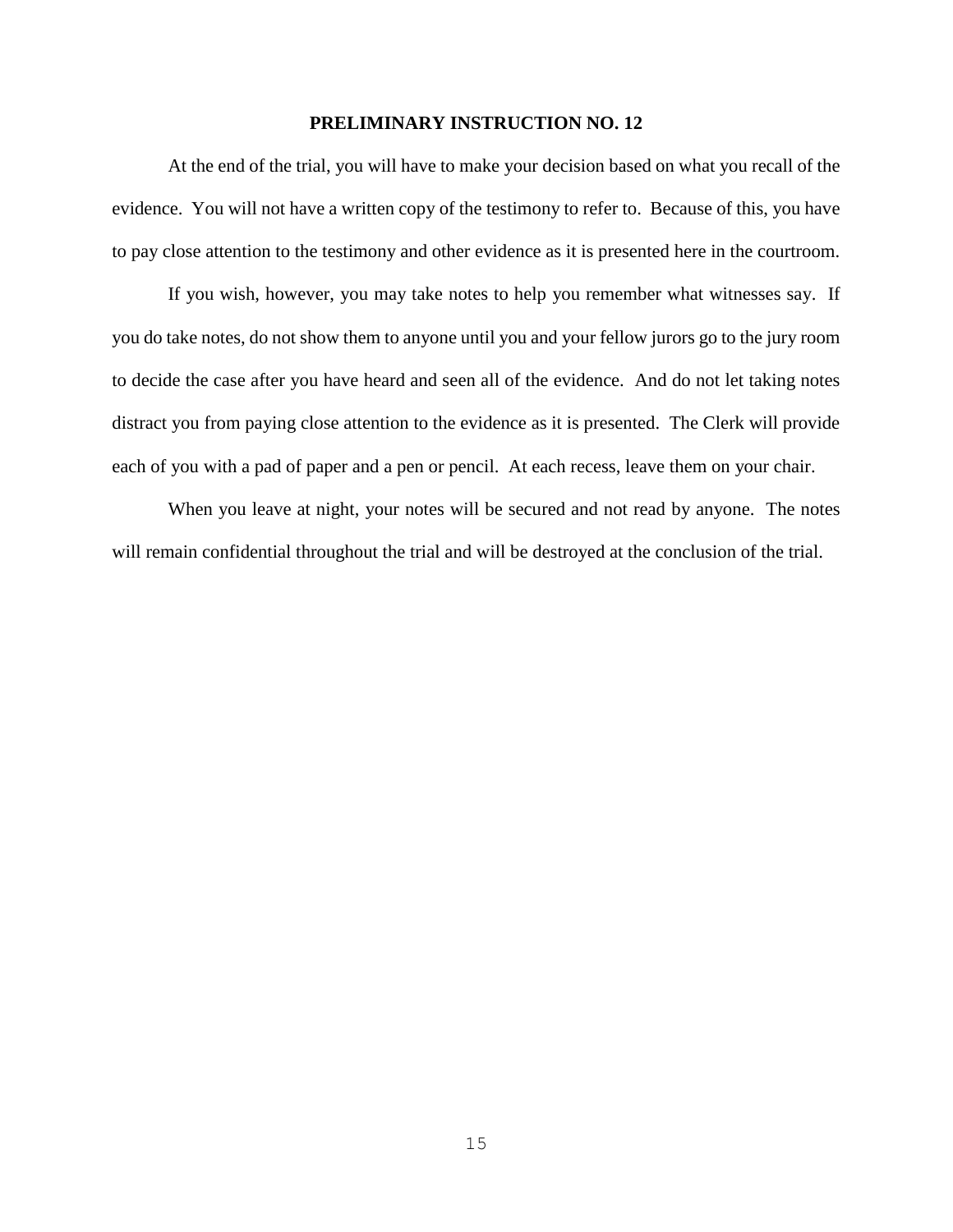Jurors, to make sure this trial is fair to all parties, you must follow these rules:

First, do not talk or communicate among yourselves about this case, or about anyone involved with it, until the end of the case when you go to the jury room to consider your verdict.

Second, do not talk with anyone else about this case, or about anyone involved with it, until the trial has ended and you have been discharged as jurors.

Third, when you are outside the courtroom, do not let anyone tell you anything about the case, or about anyone involved with it until the trial has ended and your verdict has been accepted by me. If someone tries to talk to you about the case during the trial, please report it to the Clerk or Court Security Officer.

Fourth, during the trial, do not talk with or speak to any of the parties, lawyers, or witnesses in this case – not even to pass the time of day. It is important not only that you do justice in this case, but also that you act accordingly. If a person from one side of the lawsuit sees you talking to a person from the other side – even if it is just about the weather – that might raise a suspicion about your fairness. So, when the lawyers, parties and witnesses do not speak to you in the halls, on the elevator or the like, you must understand that they are not being rude. They know they are not supposed to talk to you while the trial is going on, and they are just following the rules.

Fifth, you may need to tell your family, close friends, and other people that you are a part of this trial. You can tell them when you have to be in court, and you can warn them not to ask you about this case, tell you anything they know or think they know about this case, or talk about this case in front of you. But, you must not communicate with anyone or post information about the parties, witnesses, participants, claims, evidence, or anything else related to this case. You must not tell anyone anything about the jury's deliberations in this case until after I accept your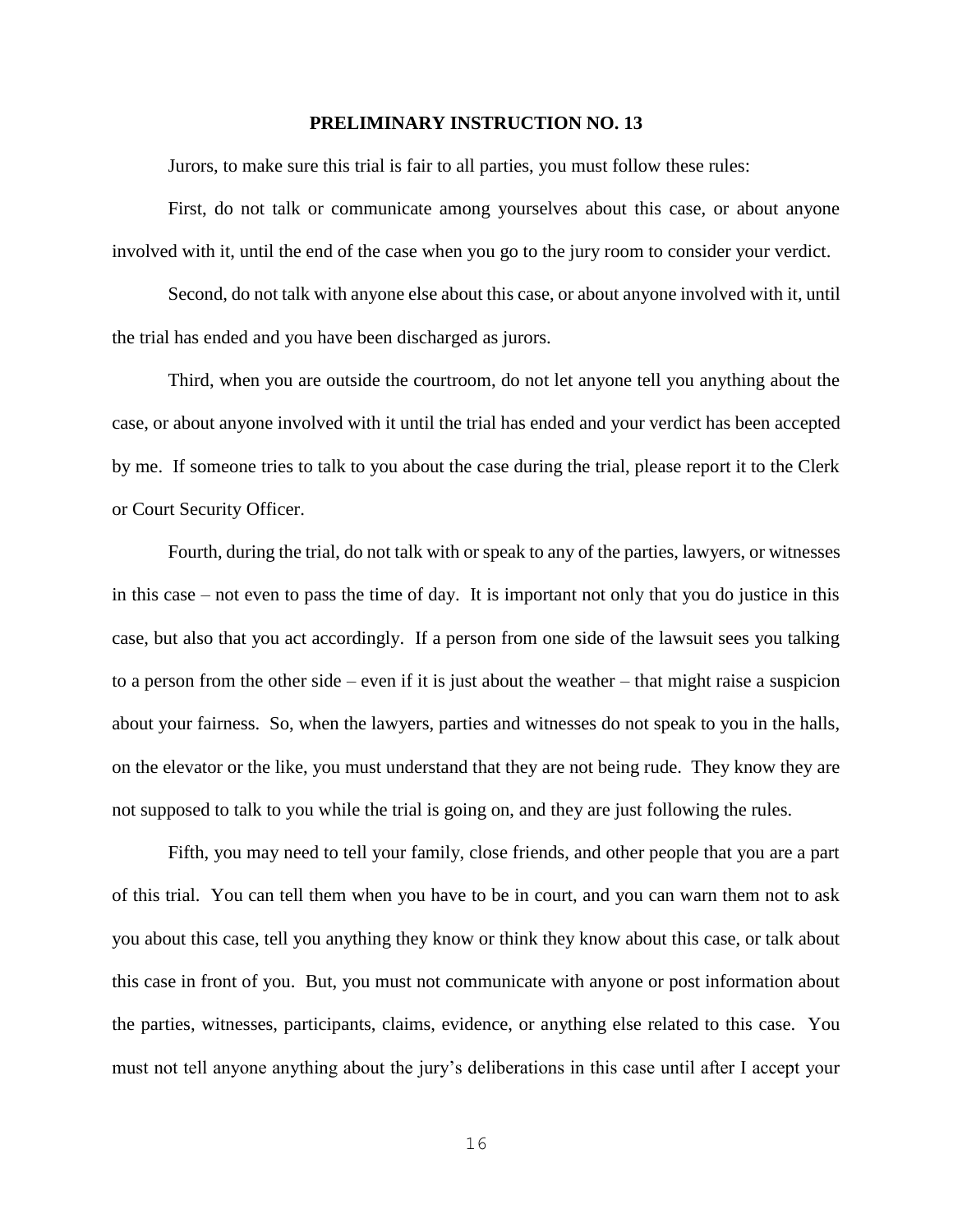verdict or until I give you specific permission to do so. If you talk about the case with someone besides the other jurors during deliberations, it looks as if you might already have decided the case or that you might be influenced in your verdict by their opinions. That would not be fair to the parties, and it might result in the verdict being thrown out and the case having to be tried over again. During the trial, while you are in the courthouse and after you leave for the day, do not give any information to anyone, by any means, about this case. For example, do not talk face-to-face or use any electronic device, such as a telephone, cell phone, smart phone, Blackberry, PDA, computer, or computer-like device. Likewise, do not use the Internet or any Internet service; do not text or send instant messages; do not go on an Internet chat room, blog, or use any other social media such as Facebook, MySpace, YouTube, Twitter or Instagram to communicate anything about the case. In other words, do not communicate with anyone about this case – except for the other jurors during deliberations – until I accept your verdict.

Sixth, do not do any research – on the Internet, in libraries, newspapers, or otherwise – and do not investigate this case on your own. Do not visit or view any place discussed in this case, and do not use the Internet or other means to search for or view any place discussed in the testimony. Also, do not look up any information about this case, the law, or the people involved, including the parties, the witnesses, the lawyers, or the court.

Seventh, do not read any news stories or Internet articles or blogs that are about the case, or about anyone involved with it. Do not listen to any radio or television reports about the case or about anyone involved with it. In fact, until the trial is over I suggest that you avoid reading any newspapers or news journals at all, and avoid listening to any television or radio newscasts at all. I do not know whether there will be news reports about this case, but if there are, you might accidentally find yourself reading or listening to something about the case. If you want, you can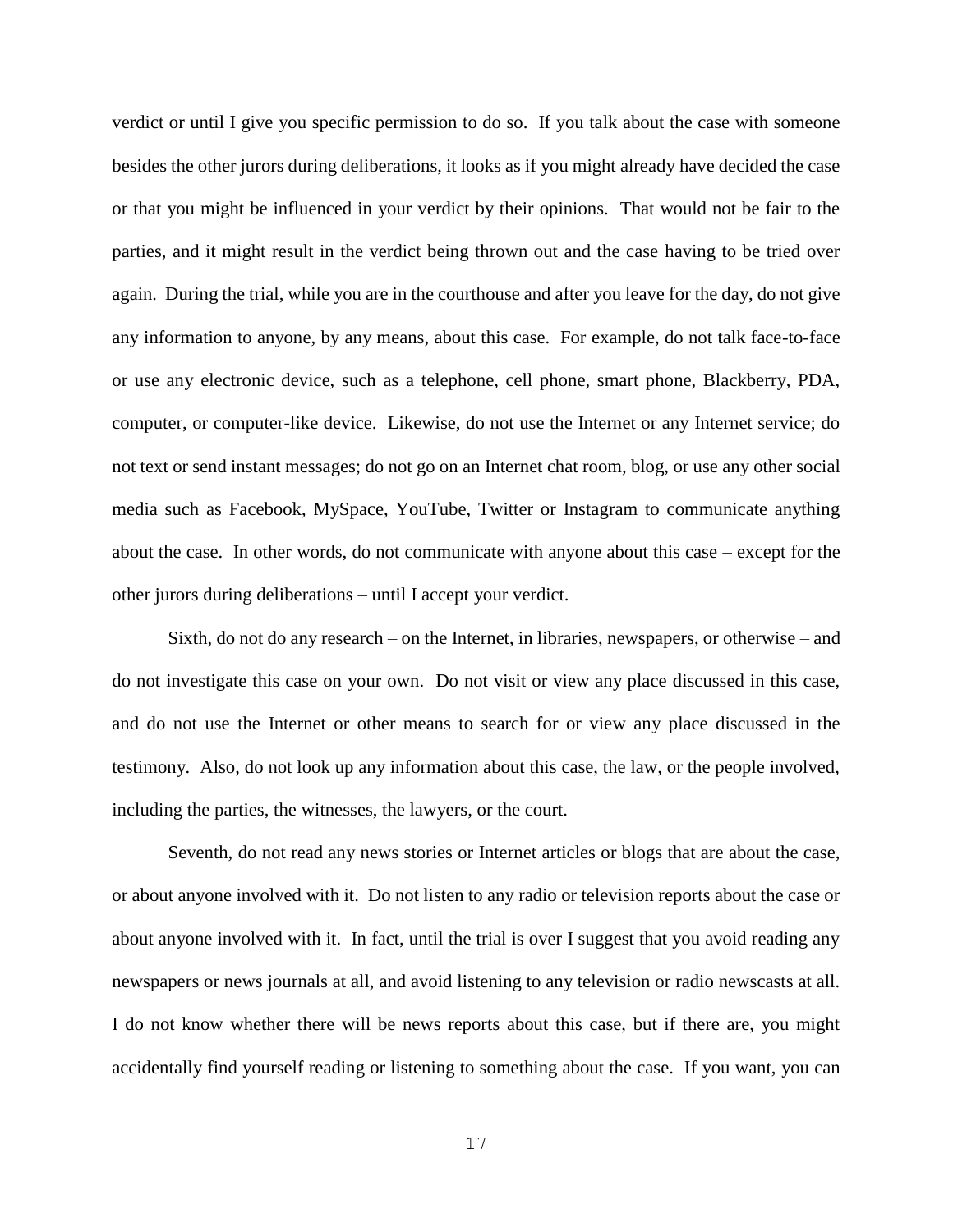have someone clip out any stories and set them aside to give to you after the trial is over. I can assure you, however, that by the time you have heard all the evidence in this case, you will know what you need to return a just verdict.

The parties have a right to have you decide their case based only on evidence admitted here in court. If you research, investigate, or experiment on your own, or get information from other sources, your verdict might be influenced by inaccurate, incomplete, or misleading information. Witnesses here in court take an oath to tell the truth, and the accuracy of their testimony is tested through cross-examination. All of the parties are entitled to a fair trial and an impartial jury, and you have to conduct yourselves in a way that assures the integrity of the trial process. If you decide a case based on information not admitted in court, you will deny the parties a fair trial. You will deny them justice. Remember, you have taken an oath to follow the rules, and you must do so, whether instructed by the judge or other court personnel. If you do not, the case might have to be retried, and you could be held in contempt of court and possibly punished.

Eighth, immediately report any failure to follow these instructions including any unauthorized use of the Internet or social media to the Clerk or Court Security Officer.

Ninth, do not make up your mind during the trial about what your verdict should be. Keep an open mind until after you and your fellow jurors have discussed all the evidence.

18